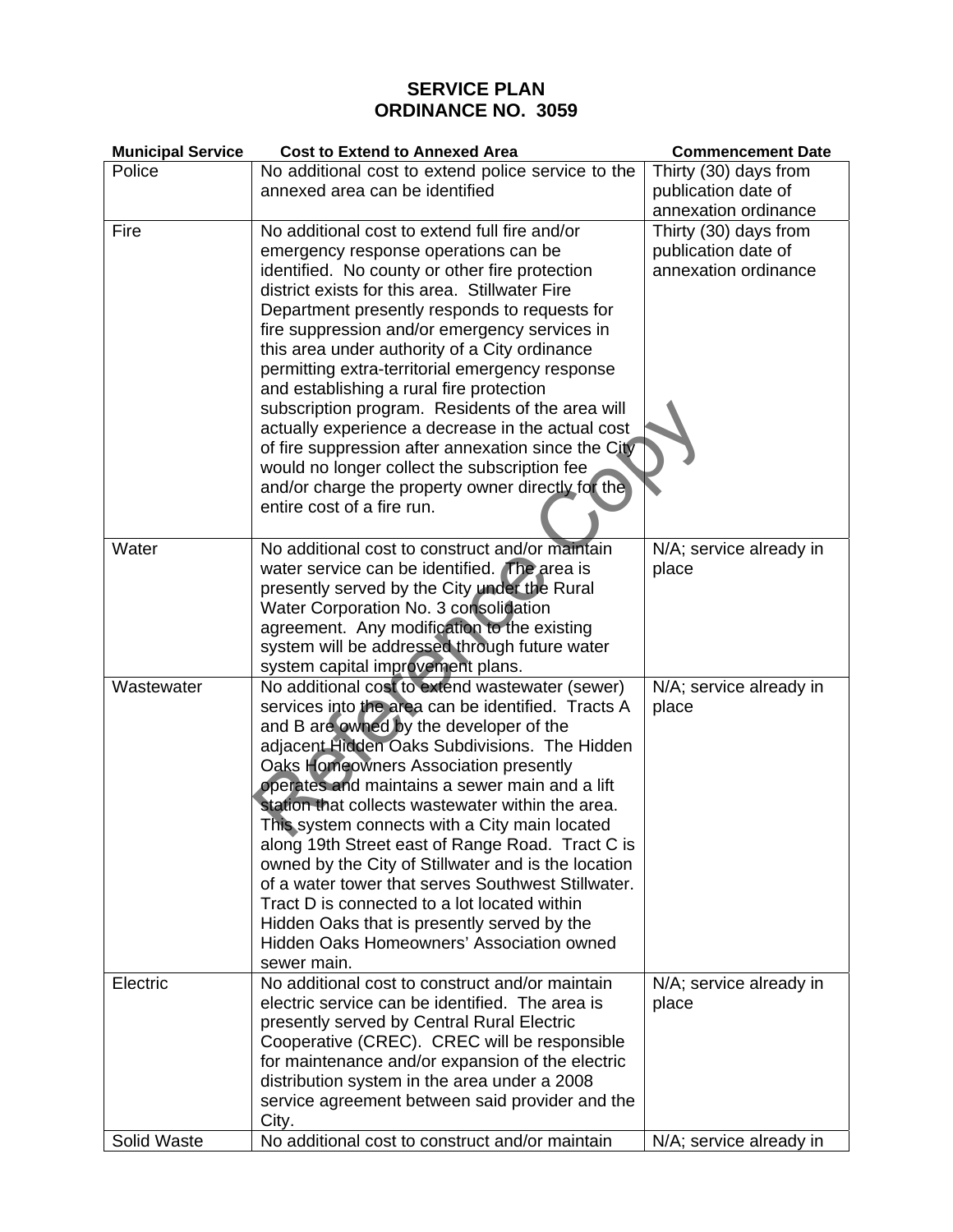| I garbage service can be identified. The area is<br>presently served by the City sanitation. | place |
|----------------------------------------------------------------------------------------------|-------|
|                                                                                              |       |

Reference Copy